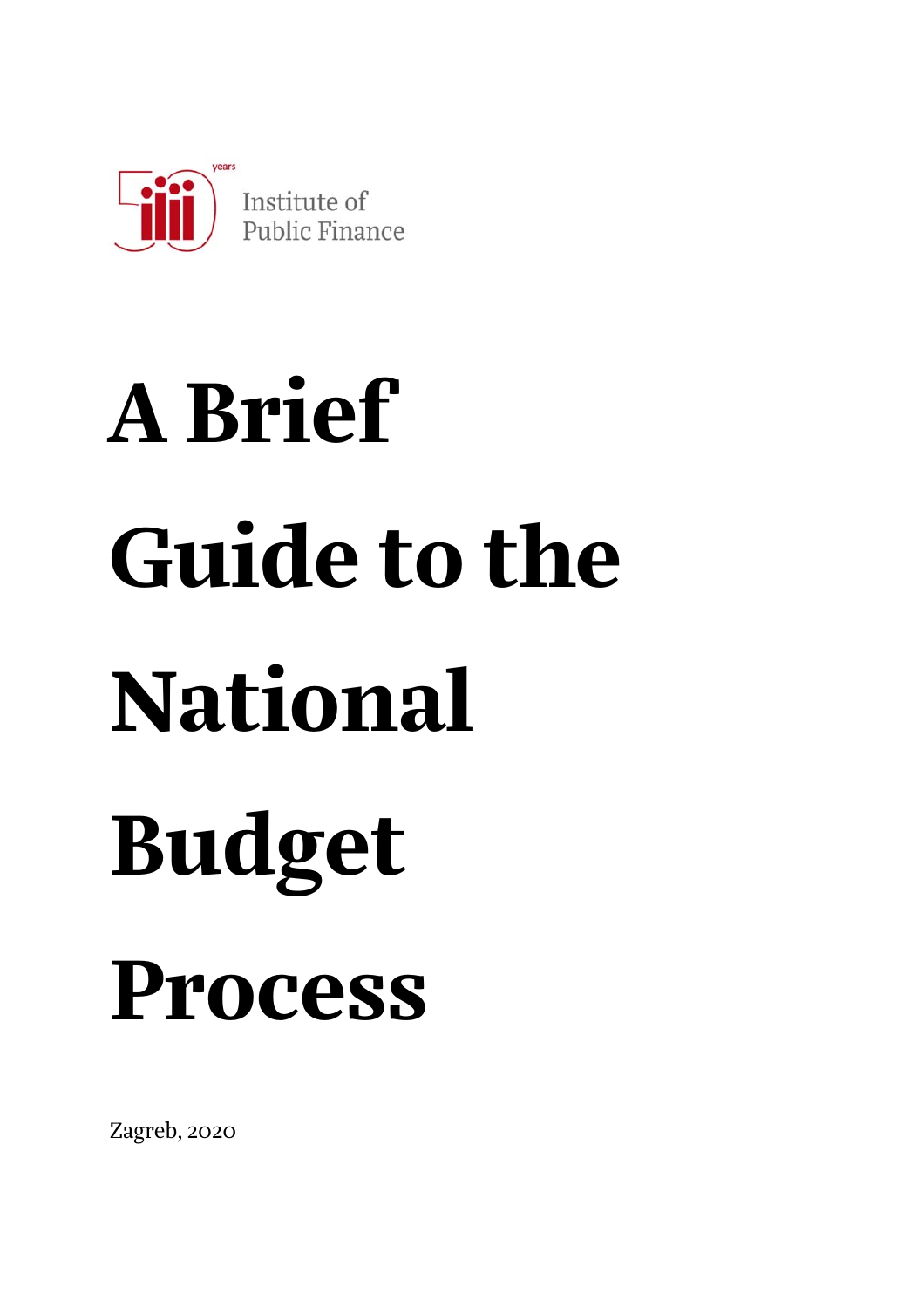The purpose of this brief guide is to present, in the simplest and most concise way, the very complex national budget process to new members of parliament (MPs) as well as the media, citizens and other interested parties.

The budget process at the national level is implemented in accordance with the [Budget Act](https://mfin.gov.hr/UserDocsImages/dokumenti/proracun/Zakon o proracunu - prociseni tekst.pdf) and the [Parliament's Rules of Procedure](https://www.sabor.hr/sites/default/files/uploads/inline-files/PROCISCENI TEKST POSLOVNIKA 2020_.pdf). Although the budget covers only a one-year period, the main phases of the budget process, i.e. budget preparation, adoption, execution and reporting on the budget, take about two and a half years in total. The budget passes through several steps within each of these phases. A single cycle of the national budget process is shown in the summary table and text below, using the 2021 Budget as example.

Not only should the citizens be familiar with the national budget process in general, they can also participate in the process – or, in the case of newly elected MPs, must participate:

- by demanding from the Government and the Ministry of Finance timely publication of accurate, reliable and understandable key budget documents and guides accompanying these documents, so that the citizens and MPs would have enough time to analyse them and express their respective opinions;
- by demanding from the Government and the Ministry of Finance that all phases and steps of the national budget process take place within the legally prescribed time limits. Timeliness is one of the basic prerequisites for the adoption of realistic and highquality budget documents because it enables MPs and all other participants in the budget process to examine them and engage in reasoned discussions;
- by analysing key budget documents and posing questions about the budget. The citizens' questions can be addressed personally to MPs, in their respective electoral units or via contact forms available at the [Parliament's website.](https://www.sabor.hr/en/mps) Apart from this, citizens can send an anonymous message to an MP via a [web form](https://www.sabor.hr/en/citizens-service) available at the Parliament's website or send letters to the Parliament, addressed personally to the MP.
- The Prime Minister and Government members share responsibility for the Government's decisions, while each of them is individually responsible for their scope of work. Each MP is a representative of citizens, and their function also includes controlling the work of the executive branch and posing questions to the Prime Minister and Government members on the citizens' behalf, for example during the [Parliament question time](https://www.sabor.hr/hr/sjednice/aktualna-prijepodneva) or [in writing](https://www.sabor.hr/en/contacts). Since the Government is accountable to the Parliament for its work and decisions, MPs can request reports and data from ministers and public administration officials through parliamentary working bodies as well. The latter are obliged to respond to such requests. In addition, the MPs have access to all official materials, documents and data that are prepared or collected by the Parliament's working bodies and staff services, the Government, ministries and other state administration bodies and that pertain to the issues discussed by the Parliament;
- by demanding that the Parliament responds to the citizens' petitions and proposals in a timely manner. The [Parliament's Rules of Procedure](https://www.sabor.hr/sites/default/files/uploads/inline-files/PROCISCENI TEKST POSLOVNIKA 2020_.pdf) regulate that, if a citizen files a petition or proposal to the Parliament for adopting a law or other acts, the Speaker of Parliament is required to forward it to the chairperson of the relevant working body, who is obliged to notify the person who filed the petition or proposal about its outcome not later than three months after it has been filed.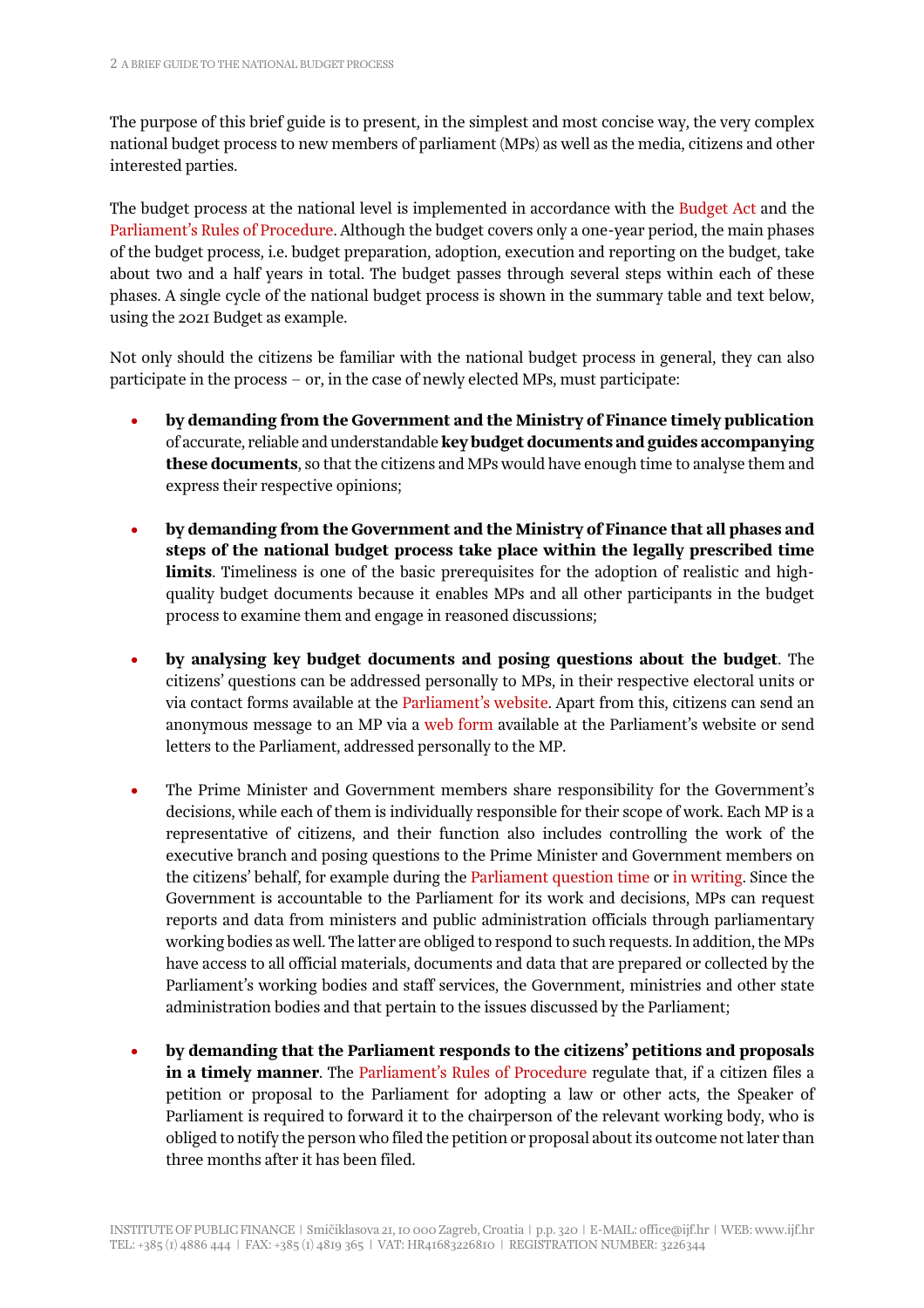- by demanding the establishment of a parliamentary office for budget analysis, which would offer professional assistance to both MPs and citizens by providing explanations, advice and guidelines for easier and quicker understanding of what are often complex and voluminous budget documents, so that they would be able to participate in the process as efficiently and effectively as possible.
- by engaging in the work of parliamentary working bodies. According to the [Parliament's](https://www.sabor.hr/sites/default/files/uploads/inline-files/PROCISCENI TEKST POSLOVNIKA 2020_.pdf)  [Rules of Procedure](https://www.sabor.hr/sites/default/files/uploads/inline-files/PROCISCENI TEKST POSLOVNIKA 2020_.pdf), a working body of the Parliament may include academic and other organisations as well as individual experts in the preparation of legislative acts or consideration of matters within its competence. In addition, it may also propose to the Government for such tasks to be delegated to ministries or other state administration bodies. Unless defined otherwise in the Rules of Procedure, the working bodies may be composed of up to six experts from the public, academic and professional sector, who bear the same rights as the members except voting rights.
- [by participating in public consultations](https://savjetovanja.gov.hr/). Government bodies, local and regional selfgovernment units and legal persons with public-law authorities are obliged to hold consultations with the public during the preparation of acts and by-laws as well as before adopting general acts and strategic or planning documents, when these documents are intended to affect the interests of citizens and legal persons ([Right to Access to Information](https://pristupinfo.hr/pravni-okvir/?lang=en)  [Act](https://pristupinfo.hr/pravni-okvir/?lang=en), Article 11).<sup>1</sup> Citizens should become involved in these consultations, thus increasing their quality, and should insist that the bodies provide valid arguments for accepting or not accepting citizens' suggestions.
- by acting through a [referendum](http://www.zakon.hr/z/359/Zakon-o-referendumu-i-drugim-oblicima-osobnog-sudjelovanja-u-obavljanju-dr%C5%BEavne-vlasti-i-lokalne-i-podru%C4%8Dne-(regionalne)-samouprave), provided that at least 10 percent of the total electorate calls for a referendum on a draft act or another issue falling within the Parliament's competence.

<sup>&</sup>lt;sup>1</sup> State administration bodies carry out public consultations through the national e-Consultations portal, while other mandatory consultation subjects usually conduct it through their websites.

INSTITUTE OF PUBLIC FINANCE | Smičiklasova 21, 10 000 Zagreb, Croatia | p.p. 320 | E-MAIL: office@ijf.hr | WEB: www.ijf.hr TEL: +385 (1) 4886 444 | FAX: +385 (1) 4819 365 | VAT: HR41683226810 | REGISTRATION NUMBER: 3226344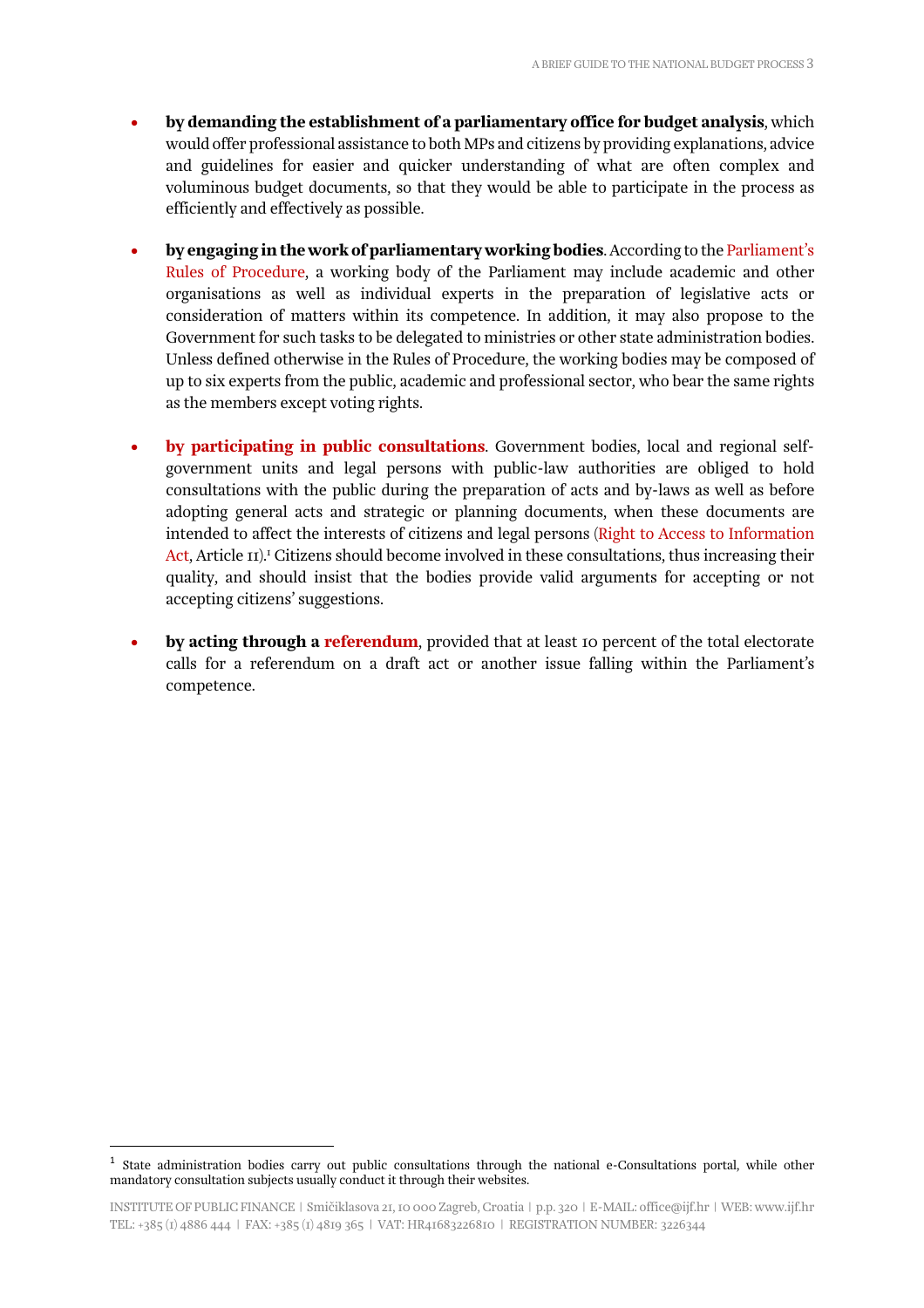# What does the national budget process for 2021 look like?

| Timeframe                 | Activity                                                                                                                                                                                                                                                                                                                                                                            |
|---------------------------|-------------------------------------------------------------------------------------------------------------------------------------------------------------------------------------------------------------------------------------------------------------------------------------------------------------------------------------------------------------------------------------|
| <b>PHASE 1</b>            | PREPARATION OF A NATIONAL BUDGET PROPOSAL                                                                                                                                                                                                                                                                                                                                           |
| Step 1                    | National Reform Programme and Convergence Programme                                                                                                                                                                                                                                                                                                                                 |
| By end<br>-February 2020  | The Ministry of Finance, in cooperation with the ministry responsible for<br>structural reforms and EU funds coordination, compiles Guidelines for<br>drafting strategic plans for 2021-23 and submits this document to the<br>ministries and other government bodies.                                                                                                              |
| By end<br>-March 2020     | Based on the Guidelines, the ministries and other government bodies<br>prepare their strategic plans for the period 2021-23 and submit them to the<br>Ministry of Finance.                                                                                                                                                                                                          |
| By end<br>-April 2020     | On the basis of the received strategic plans, the ministry responsible for<br>structural reforms and EU funds coordination, in cooperation with the<br>ministries responsible for specific structural reforms, drafts the National<br>Reform Programme, while the Ministry of Finance drafts the Convergence<br>Programme. Both these documents are then adopted by the Government. |
| Step 2                    | <b>Economic and Fiscal Policy Guidelines</b>                                                                                                                                                                                                                                                                                                                                        |
| By end<br>-July 2020      | Based on the strategic plans, the National Reform Programme and<br>Convergence Programme, as well as the EU Council's Recommendations<br>for the Republic of Croatia, the Ministry of Finance prepares a draft of the<br>Economic and Fiscal Policy Guidelines for the period 2021-23, which are<br>later adopted by the Government.                                                |
| Step 3                    | <b>Instructions for drafting a National Budget Proposal</b>                                                                                                                                                                                                                                                                                                                         |
| By<br>.15 August 2020     | Based on the adopted Guidelines, the Ministry of Finance delivers<br>Instructions for drafting a National Budget Proposal to the ministries and<br>other government bodies as well as to extra-budgetary users.                                                                                                                                                                     |
| Step 4                    | Financial plan proposals of budget and extra-budgetary users                                                                                                                                                                                                                                                                                                                        |
| By<br>15 September 2020   | Based on the Instructions, budget and extra-budgetary users draft<br>proposals of their respective financial plans and submit them to the<br>ministries and other government bodies.                                                                                                                                                                                                |
| By end<br>-September 2020 | The competent ministries and other government bodies submit the<br>coordinated financial plan proposals of budget and extra-budgetary users<br>to the Ministry of Finance.                                                                                                                                                                                                          |
| Step 5                    | The Ministry of Finance prepares a National Budget Proposal and submits<br>it to the Government                                                                                                                                                                                                                                                                                     |
| By<br>15 October 2020     | The Ministry of Finance prepares a Draft of the 2021 National Budget and<br>projections for 2022-23 and submits them to the Government, together<br>with the financial plans of extra-budgetary users.                                                                                                                                                                              |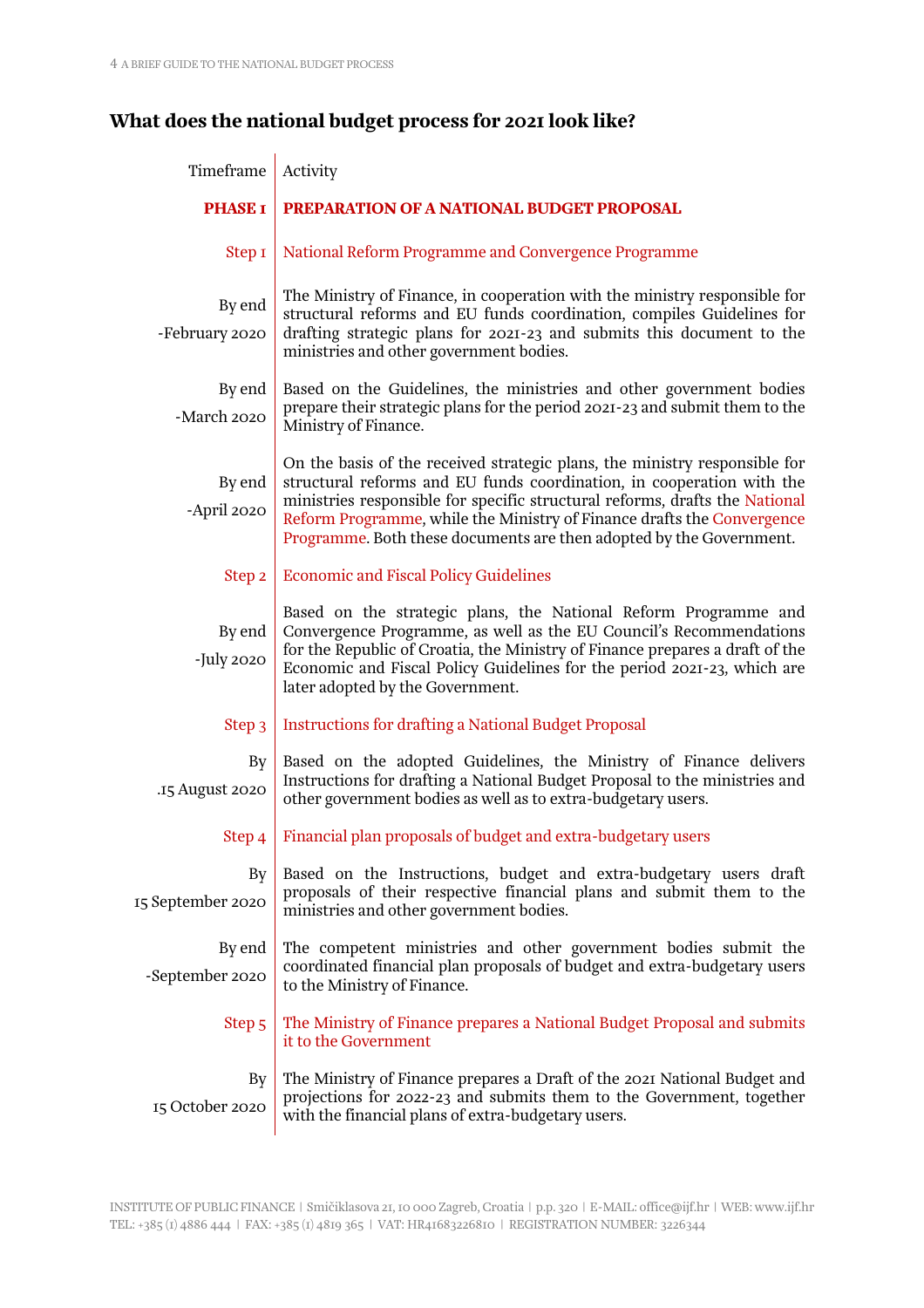| By<br>15 November 2020          | The Government approves the 2021 National Budget Proposal, projections<br>for 2022-23 and the financial plans of extra-budgetary users and submits<br>them to Parliament.                                                                                            |
|---------------------------------|----------------------------------------------------------------------------------------------------------------------------------------------------------------------------------------------------------------------------------------------------------------------|
| <b>PHASE 2</b>                  | <b>NATIONAL BUDGET ADOPTION</b>                                                                                                                                                                                                                                      |
| Step 6                          | The Parliament discusses and adopts the National Budget Proposal                                                                                                                                                                                                     |
| By end-2020                     | The Parliament adopts the 2021 Budget and projections for 2022-23 and<br>gives its approval of the financial plan proposals of extra-budgetary users,<br>all within the time limits that would enable the implementation of these<br>documents as of I January 2021. |
| PHASE 3                         | NATIONAL BUDGET EXECUTION                                                                                                                                                                                                                                            |
| Step 7                          | National budget execution                                                                                                                                                                                                                                            |
| By<br>15 January 2021           | Based on the amounts planned in the national budget, the Ministry of<br>Finance may require budget users to prepare monthly financial plans for<br>the whole of 2021, which are subject to approval by the Ministry of Finance.                                      |
| I January - 31<br>December 2021 | The budget is executed in accordance with the available resources and due<br>liabilities.                                                                                                                                                                            |
| Step 8                          | Mid-year report on the national budget execution                                                                                                                                                                                                                     |
| By<br>30 July 2021              | Extra-budgetary users prepare mid-year reports and explanation of the<br>execution of their financial plans for the past semi-annual period and<br>submit them to the Ministry of Finance.                                                                           |
| By<br>5 September 2021          | The Ministry of Finance submits to the Government a Mid-year report on<br>the execution of the national budget and financial plans of extra-budgetary<br>users.                                                                                                      |
| By<br>15 September 2021         | The Government submits the Mid-year report on national budget<br>execution to the Parliament.                                                                                                                                                                        |
| Step 9                          | Year-end report on the national budget execution                                                                                                                                                                                                                     |
| By<br>31 March 2022             | Extra-budgetary users prepare year-end reports and explanation of the<br>execution of their financial plans for 2021 and submit them to the Ministry<br>of Finance.                                                                                                  |
| By<br>I May 2022                | The Ministry of Finance prepares a Year-end report on the execution of the<br>national budget and financial plans of extra-budgetary users for 2021 and<br>submits them to the Government.                                                                           |
| By I June 2022                  | The Government submits the 2021 Year-end report to the Parliament.                                                                                                                                                                                                   |
| Step 10                         | Budget supervision and internal audit                                                                                                                                                                                                                                |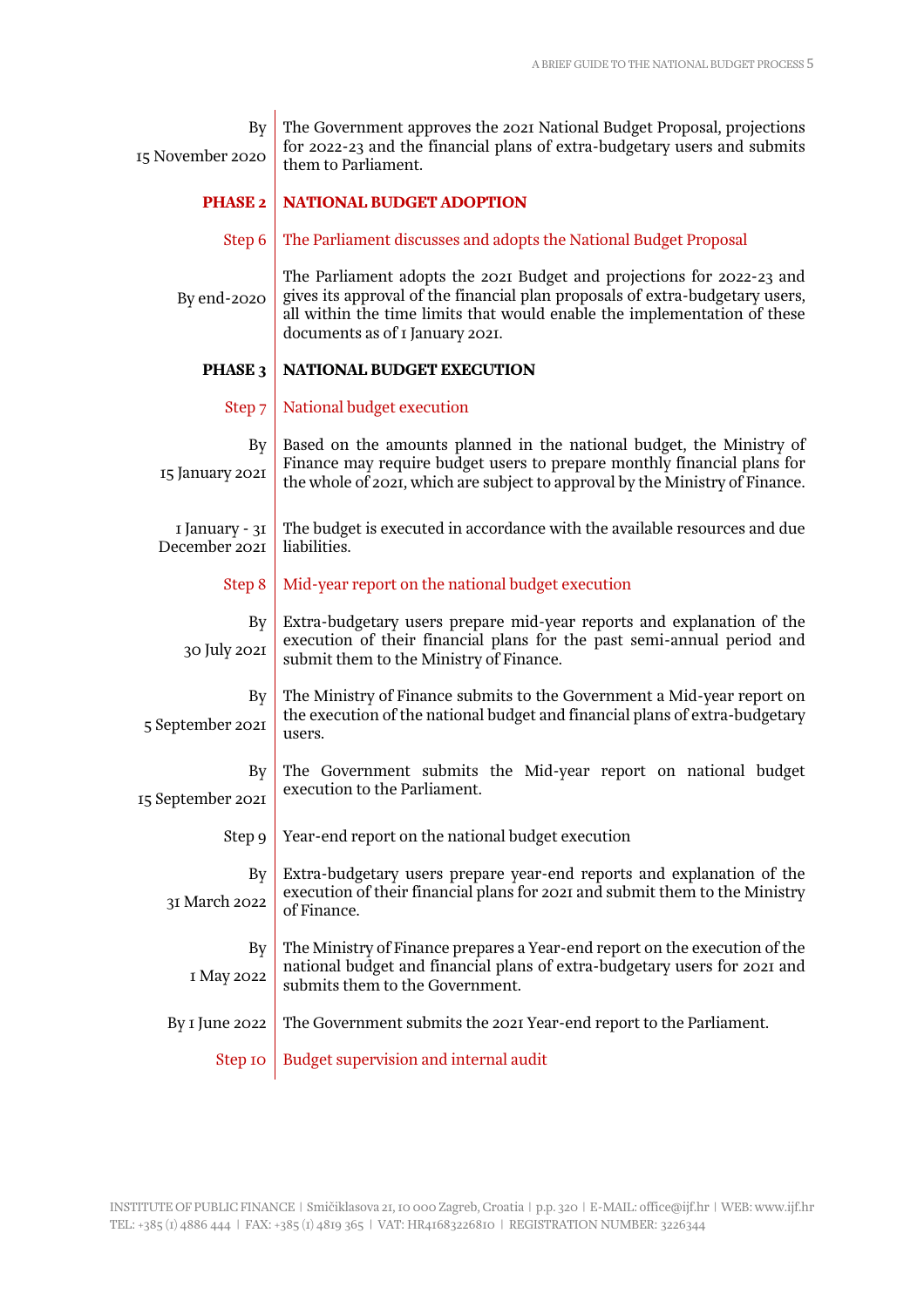# What does the national budget process for 2021 look like?

# PHASE 1: PREPARATION OF A NATIONAL BUDGET PROPOSAL

#### Step 1

#### National Reform Programme and Convergence Programme

The Ministry of Finance, in cooperation with the ministry responsible for structural reforms and EU funds coordination, is required to compile [Guidelines for Drafting Strategic Plans](https://mfin.gov.hr/proracun-86/stratesko-planiranje/615) and deliver them to ministries and other [government bodies at section level within the organizational classification](http://www.propisi.hr/print.php?id=3226) by end-February 2020. The ministries and other government bodies are required to prepare their respective strategic plans and submit them to the Ministry of Finance by end-March 2020. Based on the received strategic plans, the ministry responsible for structural reforms and EU funds coordination, in cooperation with the ministries responsible for specific structural reforms, drafts the National Reform Programme, while the Ministry of Finance formulates the Convergence Programme. Both programmes should be adopted by the Government no later than end-April 2020.

*[The Convergence Programme](https://mfin.gov.hr/istaknute-teme/hrvatska-i-eu/ekonomski-programi-u-okviru-eu-2355/program-konvergencije/2356) should lay down the macroeconomic and fiscal frameworks for the Republic of Croatia in the current year and the subsequent three-year period. This includes a presentation of macroeconomic trends, a mid-term budgetary framework with projections of general government budget, public debt and fiscal risks, a sensitivity analysis of the general government deficit/surplus and public debt trends, as well as qualitative and institutional characteristics of public finances.* 

*[The National Reform Programme](https://ec.europa.eu/info/business-economy-euro/economic-and-fiscal-policy-coordination/eu-economic-governance-monitoring-prevention-correction/european-semester/european-semester-your-country/croatia/european-semester-documents-croatia_en) should set out the strategic framework for the implementation of structural reforms in the current year and the subsequent three-year period, including key elements of the macroeconomic scenario and key reform measures envisaged in the strategic plans, to be implemented by government in the medium term.*

#### Step 2

#### Economic and Fiscal Policy Guidelines

Based on the strategic plans, the National Reform Programme and Convergence Programme, as well as the [EU Council's Recommendations for the Republic of Croatia](https://eur-lex.europa.eu/legal-content/EN/TXT/?qid=1591720698631&uri=CELEX:52020DC0511), the Ministry of Finance prepares a draft of the Economic and Fiscal Policy Guidelines for the period 2021-23 and presents them to the Government. The Government should adopt these Guidelines by end-July 2020 so that they can be used by budget users (e.g. Ministry of Science and Education) and [extra-budgetary users](https://mfin.gov.hr/istaknute-teme/drzavna-riznica/racunovodstvo/registar/178) (e.g. Croatian Pension Insurance Agency) for the preparation of their financial plans. Thus, the National Reform Programme, Convergence Programme and the Guidelines provide a basis for the implementation of all other steps of the budget process.

*[The 2021-2023 Economic and Fiscal Policy Guidelines](https://mfin.gov.hr/pristup-informacijama/publikacije/smjernice-ekonomske-i-fiskalne-politike-zavod-za-makroekonomske-analize-i-planiranje/546) should include the following:* 

- *economic policy objectives for 2021-23;*
- *macroeconomic and fiscal frameworks, including potential changed circumstances compared to those set forth in the Convergence Programme;*
- *the amount of the financial plan, broken down by sections within the organisational classification for the past year (2019), current year (2020) and the following three years (2021-23).*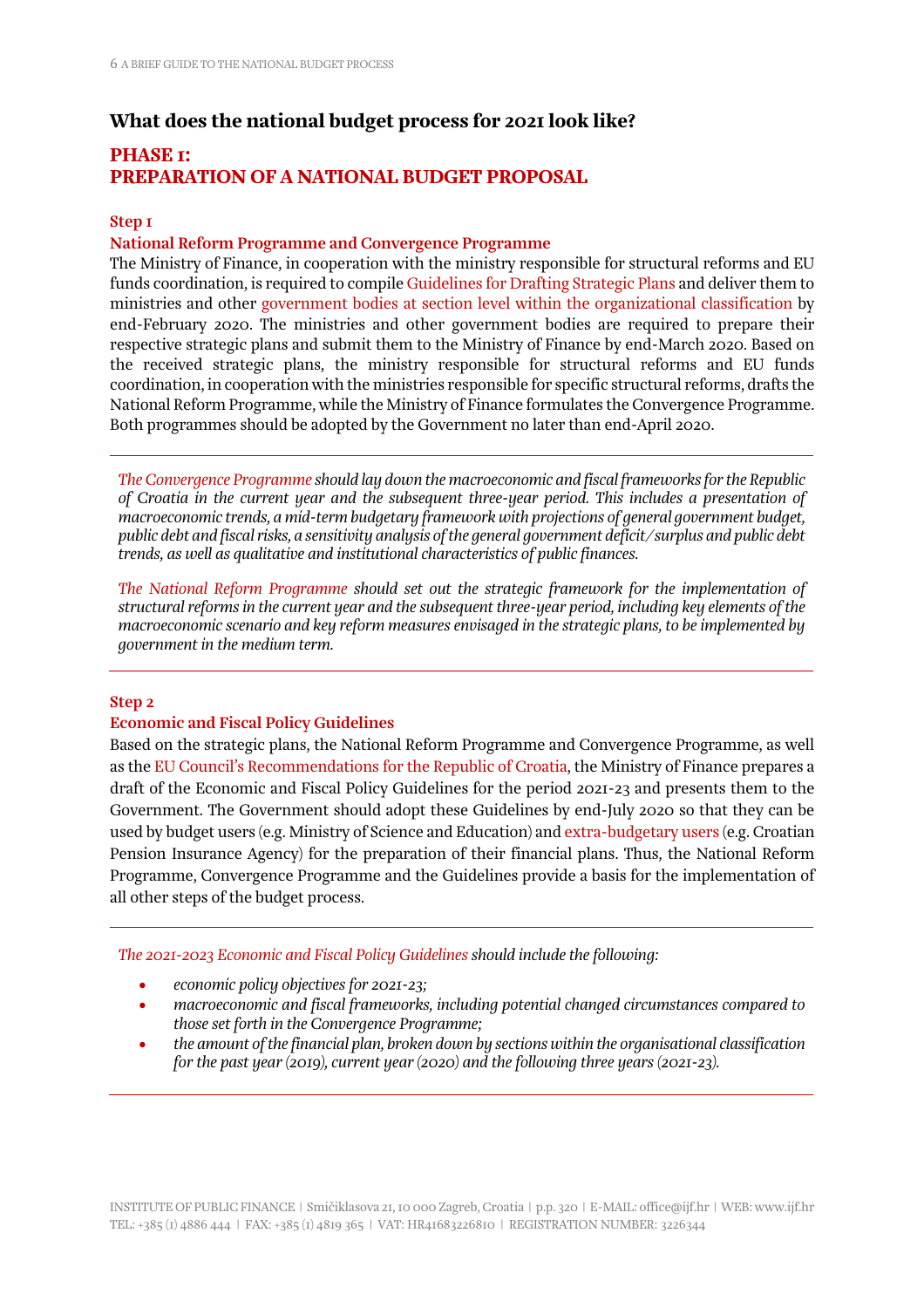#### Step 3

#### Instructions for drafting a National Budget Proposal

Based on the adopted Guidelines, the Ministry of Finance should draft the [Instructions for drafting a](https://mfin.gov.hr/istaknute-teme/drzavna-riznica/priprema-proracuna/147)  [national budget proposal for the period 2021-23](https://mfin.gov.hr/istaknute-teme/drzavna-riznica/priprema-proracuna/147) and deliver them to budget and extra-budgetary users by 15 August 2020. The Instructions introduce the users to basic economic and fiscal indicators, as well as to the methods and deadlines for drafting a national budget. In addition, the Instructions will invite the users to prepare and substantiate their own financial plans, i.e. requests for the necessary budget resources, taking account of the available revenues and time limits.

#### Step 4

#### Drafting financial plan proposals of budget and extra-budgetary users

Budget users use the Instructions to draft proposals of their respective financial plans and submit them to the competent ministries and other government bodies by 15 September 2020. The competent ministries and other government bodies are obliged to adjust the plans, adopt them and submit them to the Ministry of Finance by end-September.

*A budget user's financial plan proposal should contain:* 

- *revenues by type,*
- *expenditures according to the budget classifications and*
- *explanations of the financial plan proposal.*

At the same time, extra-budgetary users prepare their financial plan proposals and submit them to the competent ministries. The latter have to review the received proposals and forward them to the Ministry of Finance.

#### Step 5

The Ministry of Finance prepares a National Budget Proposal and submits it to the Government After the competent ministries and other government bodies have drawn up their financial plans and submitted them to the Ministry of Finance, the Ministry prepares a Draft National Budget for 2021 and projections for 2022-23 and submits them to the Government by 15 October, along with the financial plans of extra-budgetary users.

*Should any disagreements occur between certain budget users or between competent ministries and the Minister of Finance during the debate about the proposed national budget, the Minister notifies the Prime Minister, who makes the final decision.* 

The Government discusses the received drafts and, by 15 November, submits to the Parliament Speaker the National Budget Proposal, projections and extra-budgetary users' substantiated financial plans, as well as the final proposal of the National Budget Execution Act.

#### PHASE 2: NATIONAL BUDGET ADOPTION

#### Step 6

#### The Parliament discusses and adopts the National Budget Proposal

In the second half of November, the Speaker of Parliament delivers the National Budget Proposal to all MPs and chairpersons of [the Parliament's working bodies](https://www.sabor.hr/en/working-bodies) (committees, commissions, etc.).

INSTITUTE OF PUBLIC FINANCE | Smičiklasova 21, 10 000 Zagreb, Croatia | p.p. 320 | E-MAIL: office@ijf.hr | WEB: www.ijf.hr TEL: +385 (1) 4886 444 | FAX: +385 (1) 4819 365 | VAT: HR41683226810 | REGISTRATION NUMBER: 3226344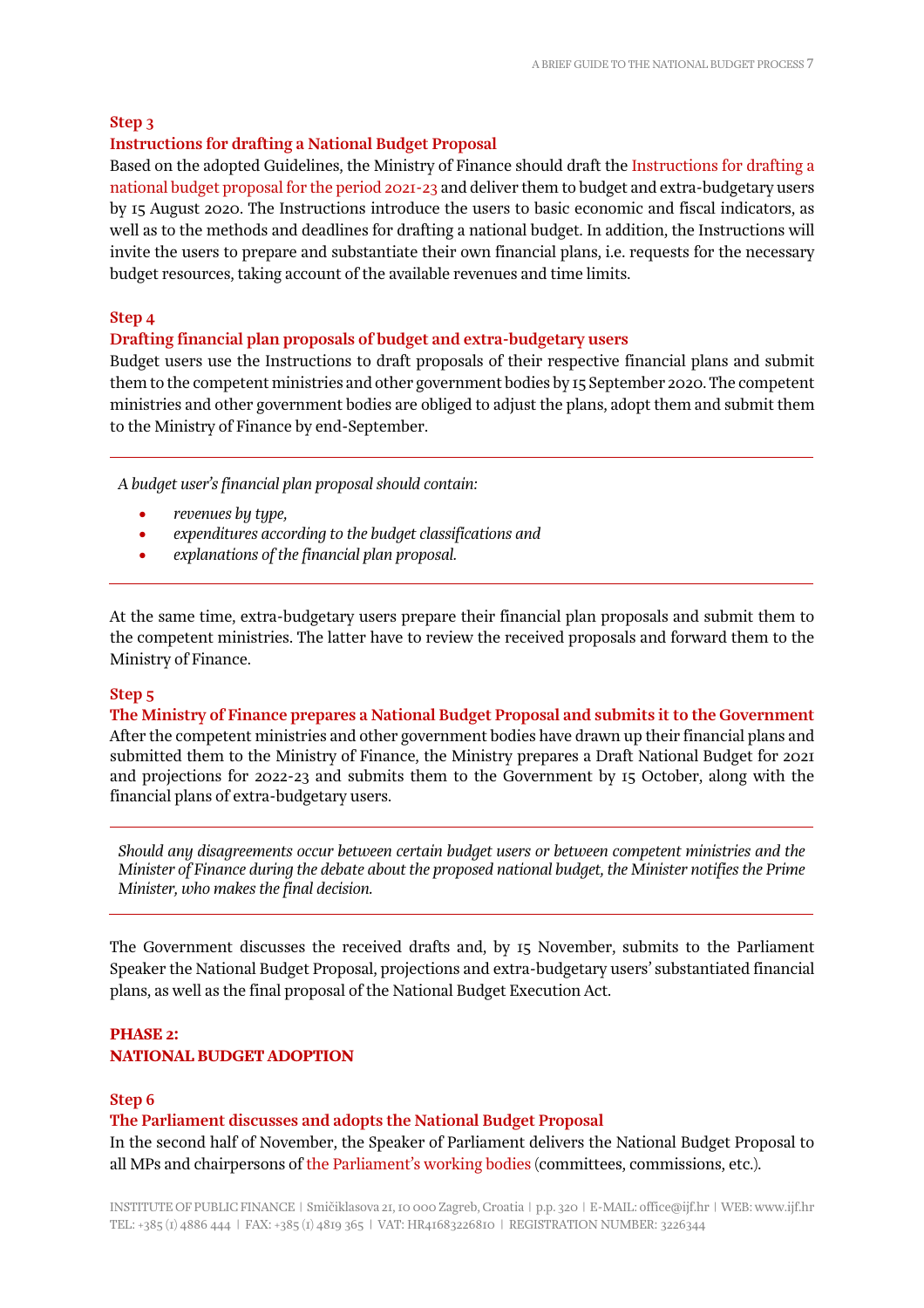[The Finance and Central Budget Committee](https://www.sabor.hr/en/committees/finance-and-central-budget-committee-10-term) and [Legislation Committee](https://www.sabor.hr/en/committees/legislation-committee-10-term) are required to discuss the National Budget Proposal and express their opinions to Parliament. Other working bodies are free to hold their own discussions and submit their opinions to this effect either to the Finance and Central Budget Committee or to the Parliament.

All MPs must be given sufficient time to study the National Budget Proposal closely. Each MP, a deputy club, a working body and the Government may submit their respective motions for changes and supplements to the National Budget Proposal to the Speaker of Parliament. Such motions are called amendments, which the Speaker must forward without delay to all MPs, the Government, the Finance and Central Budget Committee and the Legislation Committee. All amendments must be in line with the determined amounts of the permissible budget deficit of the National Budget Proposal and projections. In accordance with the principle of equilibrium, amendments aimed at increasing budget expenditures above the amounts specified in the budget proposal can only be accepted if accompanied by proposals to reduce other expenditures. Moreover, they must not burden budgetary reserves or previously assumed liabilities, or lead to further borrowing.

The final debate on the National Budget Proposal is held at the parliamentary session in December. The MPs and deputy clubs usually demand more funds for certain ministries and regional/local government units. MPs are the elected representatives of citizens coming from different political parties, which makes the adoption of the national budget also a political affair, heavily influenced by the balance of power in the Parliament.

A joint debate is held on the National Budget Proposal and the proposed amendments in one parliamentary reading, usually at section level. The submitted amendments and National Budget Proposal cannot be voted on before three days have passed from the date of that joint debate.

After the National Budget and Budget Execution Act have passed in the Parliament, the execution of the Budget becomes obligatory for all participants and users of the budget. In order to start applying the national budget as of 1 January 2021, the Parliament is obliged to pass the Budget and the Budget Execution Act no later than 31 December 2020. In accordance with the principle of transparency, both the budget and Budget Execution Act must be published in the [Official Gazette](https://narodne-novine.nn.hr/clanci/sluzbeni/2019_12_117_2345.html). Except in cases of temporary financing, as was the case with the 2016 National Budget (due to general election), the Parliament usually passes [the national budget and gives its approval to the financial plans of extra](https://mfin.gov.hr/proracun-86/drzavni-proracun-2020-godina/2981)[budgetary users](https://mfin.gov.hr/proracun-86/drzavni-proracun-2020-godina/2981) in December.

*Should the national budget not be passed before the start of the budget year, the Parliament adopts a [Decision on temporary financing \(Article 42\)](https://mfin.gov.hr/UserDocsImages/dokumenti/proracun/Zakon o proracunu - prociseni tekst.pdf) to continue the financing of activities, functions and programmes of government bodies and other budget and extra-budgetary users. The funds thus provided will be proportional to expenditures realised in the same period of the previous year, up to one fourth of the total realised expenditures minus outlays. Temporary financing may be authorised for the period not exceeding the first three months of the budget year.* 

### PHASE 3 NATIONAL BUDGET EXECUTION

#### Step 7

#### National budget execution

After the budget has been adopted by the Parliament, the Ministry of Finance notifies the ministries and other users of the funds they have been allocated. The fiscal year officially begins on 1 January 2021, which is when budget execution starts, i.e. revenues start to be collected and resources spent, with all operations subject to supervision and control.

INSTITUTE OF PUBLIC FINANCE | Smičiklasova 21, 10 000 Zagreb, Croatia | p.p. 320 | E-MAIL: office@ijf.hr | WEB: www.ijf.hr TEL: +385 (1) 4886 444 | FAX: +385 (1) 4819 365 | VAT: HR41683226810 | REGISTRATION NUMBER: 3226344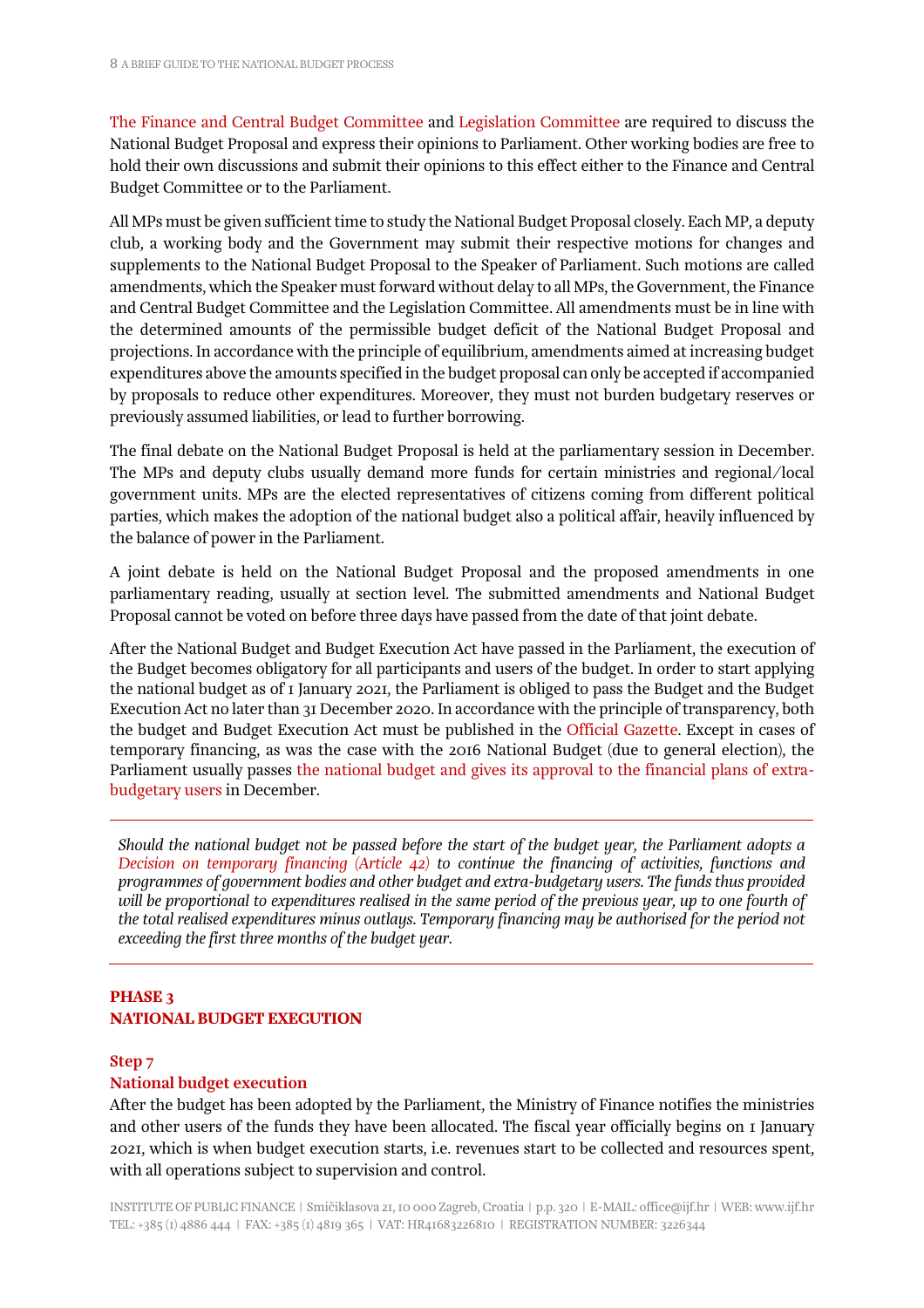*The head officials of every budget and extra-budgetary user are responsible for the lawful planning and execution of their respective parts of the budget or the financial plans.* 

#### Step 8

#### Mid-year report on the national budget execution

Extra-budgetary users prepare mid-year reports on the execution of their financial plans and submit them to the Ministry of Finance by end-July 2021. The Ministry of Finance is obliged to prepare and submit a [mid-year report on the execution of the national budget and the financial plans of extra](https://mfin.gov.hr/proracun-86/drzavni-proracun-2019-godina/608)[budgetary users](https://mfin.gov.hr/proracun-86/drzavni-proracun-2019-godina/608) to the Government by 5 September. The Government is obliged to hold a debate on these reports and submit them for parliamentary approval no later than 15 September 2021.

#### Step 9

#### Year-end report on the national budget execution

The fiscal year closes on 31 December 2021. Extra-budgetary users are obliged to prepare reports on the execution of their financial plans for 2021 and submit them to the Ministry of Finance by end-March 2022. The Ministry of Finance is obliged to draw a report on the execution of the 2021 National Budget and submit it to the Government by 1 May 2022. The Government adopts the report and submits it, together with the Year-end reports on the execution of extra-budgetary users' financial plans, to the Parliament for discussion and approval no later than 1 June 2022. This report provides a potential basis for parliamentary debate to determine policy essentials for the next period, directions for budget preparation and conditions/criteria for the financing of government bodies and organisations, as well as other public needs.

The budget process formally ends after the Year-end report on the national budget execution has been adopted by the Parliament. Therefore, for example, the budget process for 2018 formally ended on 18 October 2019, when the Parliament adopted the [Report on the Execution of the 2018 National Budget](https://narodne-novine.nn.hr/clanci/sluzbeni/2019_10_103_2063.html).

#### Step 10

#### Budget supervision and internal and external audit

Internal and external budget supervision and audit of the spending of budget resources are carried out simultaneously through all the phases and steps of the budget process.

[The Ministry of Finance's Sector for Financial and Budget Supervision](https://mfin.gov.hr/o-ministarstvu/djelokrug-2507/ustrojstvo-84/uprava-za-financijsko-upravljanje-unutarnju-reviziju-i-nadzor-139/139) carries out permanent external budget supervision of all budget and extra-budgetary users, companies and other legal and natural persons receiving funds from the budget as well as financial plans of extra-budgetary users, including the supervision of expenditure of credit funds for which the state provided its guarantee. Apart from this, relevant officers in all budget and extra-budgetary users carry out internal budget supervision. The purpose of this is to supervise the lawfulness, purposefulness and timeliness of the collection and use of budget resources, so as to eliminate irregularities and abuses, as well as to prevent mismanagement through appropriate measures, and thus avoid possible adverse consequences.

*The Sector for Financial and Budget Supervision is obliged to conduct budget supervision based on citizens' petitions, requests submitted by central government administration bodies, local and regional selfgovernment units and other legal entities, as well as by order of the Finance Minister.* 

*Moreover, any person can report irregularities in the management of the national budget resources and*  local and regional self-government units' budgets to the Ministry of Finance's [e-mail address](mailto:nepravilnosti@mfin.hr).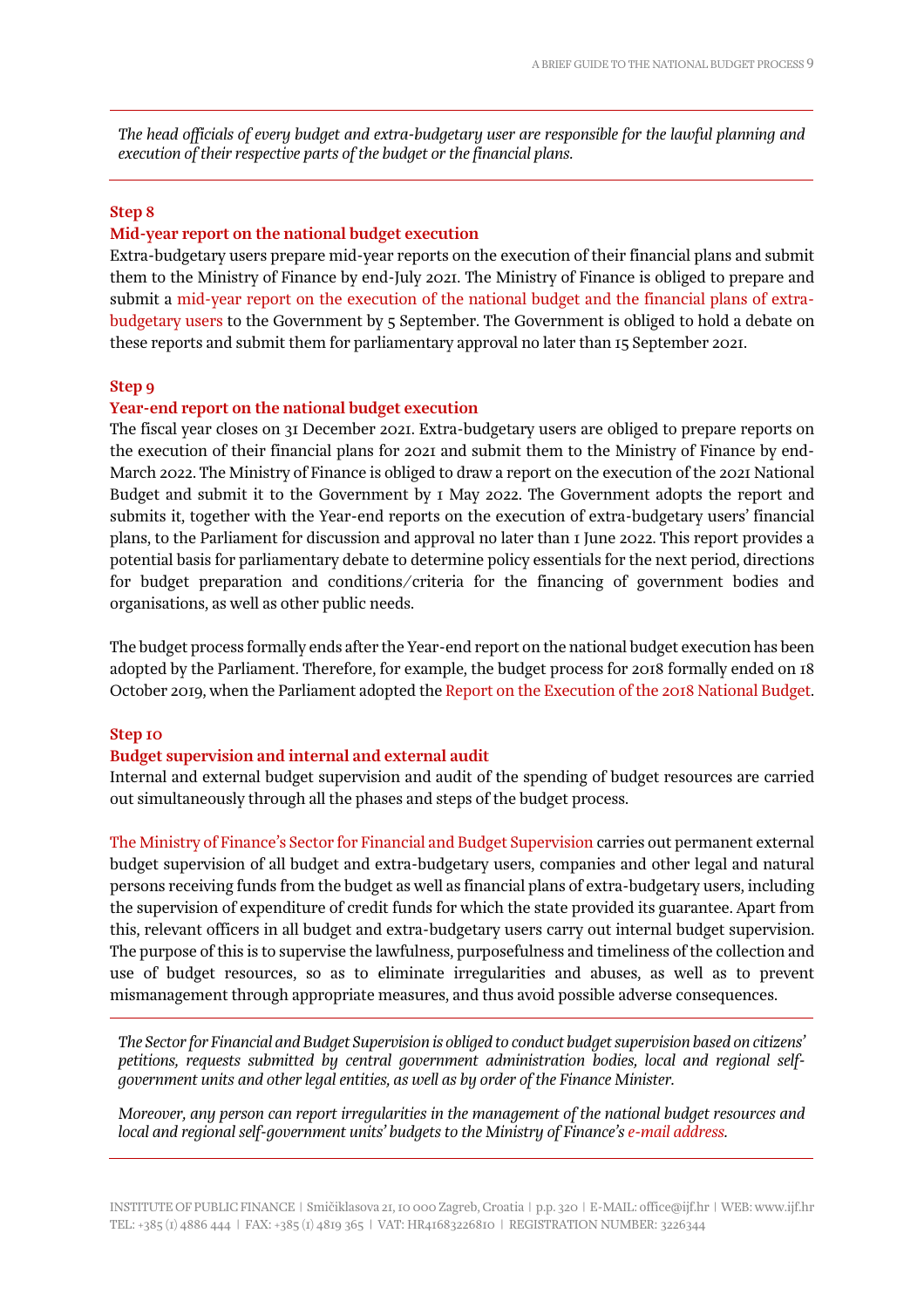Given the complexity and importance of the national budget, the way in which national budget resources are being spent is a matter of deep public interest. Therefore, the [State Audit Office](http://www.revizija.hr/hr/izvjesca) (SAO) must conduct annual audits of the national budget and all of its users, including the following legal entities:

- entities funded from the national budget,
- entities founded by the Republic of Croatia,
- entities in which the Republic of Croatia is a majority shareholder,
- entities that collect funds for their work from mandatory contributions, membership fees or other revenues pursuant to the law,
- entities in the Republic of Croatia that use funds from the EU, international financial mechanisms and other international organizations or institutions for funding public needs,
- legal entities subsidiaries of legal entities who were founded by the Republic of Croatia.

Each year, SAO conducts an audit of the national budget execution report for the previous year and notifies the Parliament thereof no later than 1 June. After the parliamentary debate, the report should be published at the [SAO's website.](https://www.revizija.hr/izvjesca/10)

*The SAO examines whether the annual financial statements were assembled in accordance with the relevant legislative and financial reporting framework. Moreover, it assesses whether the programmes, projects and activities of revision subjects are being implemented economically, i.e. in line with the principles of cost-efficiency, effectiveness, and expediency and whether they can improve.*